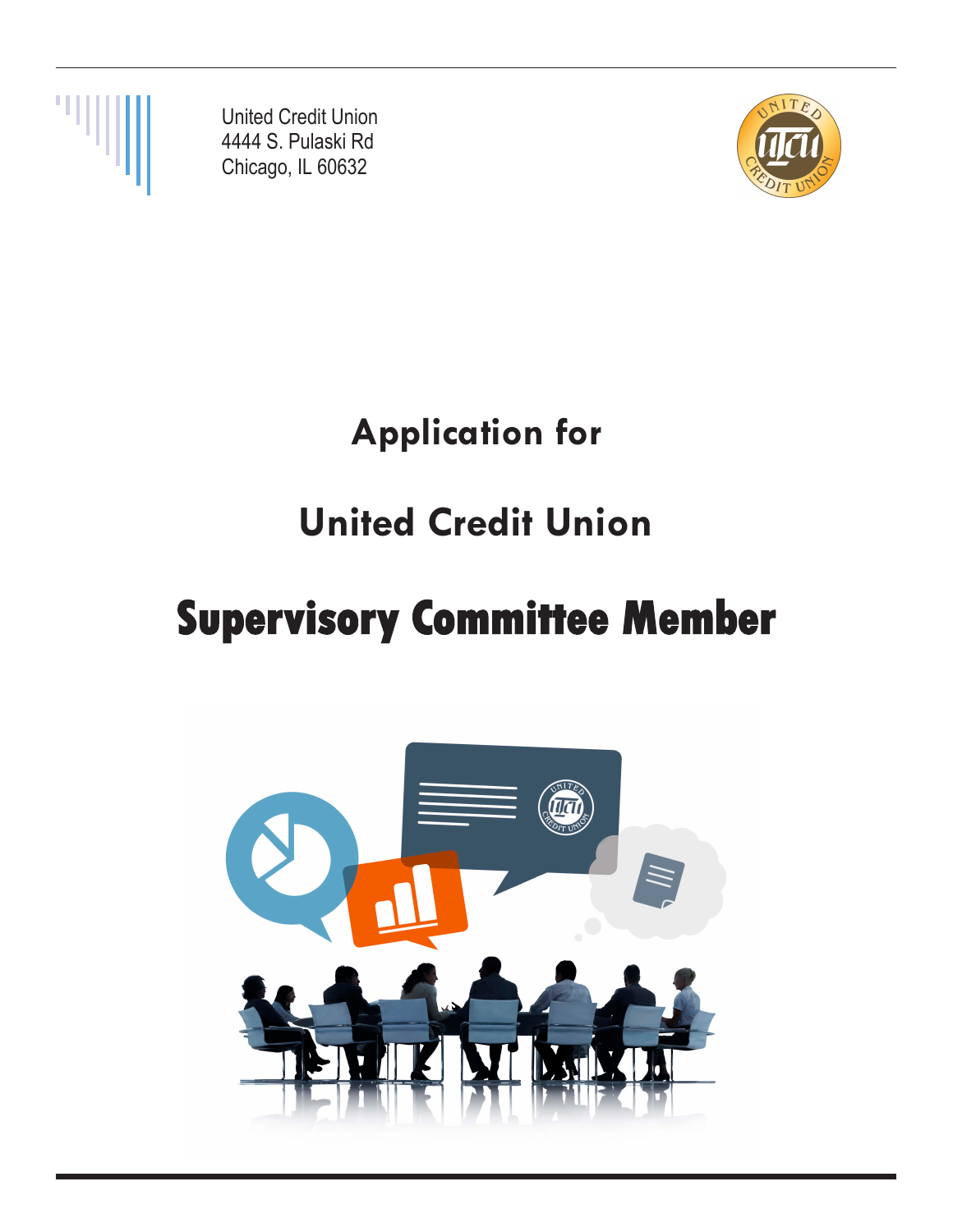

United Credit Union 4444 S. Pulaski Rd Chicago, IL 60632





## **Application for United Credit Union Supervisory Committee Member**

| Name: Name: Name: Name: Name: Name: Name: Name: Name: Name: Name: Name: Name: Name: Name: Name: Name: Name: Name: Name: Name: Name: Name: Name: Name: Name: Name: Name: Name: Name: Name: Name: Name: Name: Name: Name: Name:  |  |
|--------------------------------------------------------------------------------------------------------------------------------------------------------------------------------------------------------------------------------|--|
| Address: Andreas Address: Address: Address: Address: Address: Address: Address: Address: Address: Address: Address: Address: Address: Address: Address: Address: Address: Address: Address: Address: Address: Address: Address |  |
|                                                                                                                                                                                                                                |  |
|                                                                                                                                                                                                                                |  |
|                                                                                                                                                                                                                                |  |
| E-mail Address: <u>Communication</u> Communication of the Communication Communication Communication Communication                                                                                                              |  |
| Current Employer:<br><u>Current Employer:</u><br>(Former Employer if Retired)                                                                                                                                                  |  |

#### **Volunteer Requirements**

- Member in good standing
- Good credit history and no criminal convictions
- Not employed by this credit union within the past 12 months
- Willing to accept the responsibilities associated with this position
- Supervisory Committee Members must be able to access monthly board reports and committee documents via the Internet
- Commitment to act independently and objectively regardless of external relationships with other directors, committee members and employees
- Commitment to provide the requirements described below:
	- Preparation time prior to meetings (generally 1-2 hours)
	- Periodic Board/Committee meetings (generally 2 hours, four to six times annually)
	- Annual Credit Union Meeting (3 hours annually)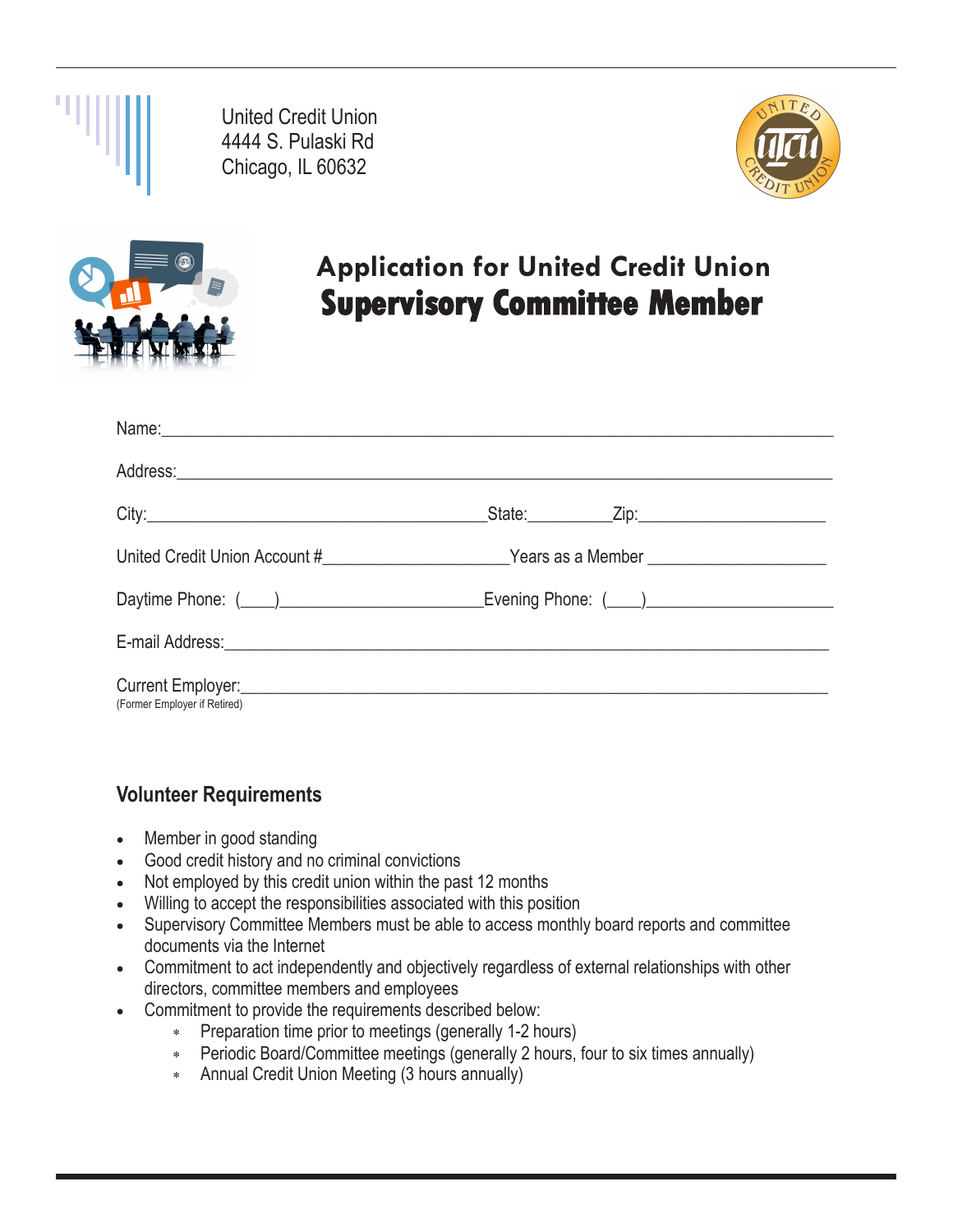| <b>United Credit Union</b><br>4444 S. Pulaski Rd<br>Chicago, IL 60632 |                                                                     |
|-----------------------------------------------------------------------|---------------------------------------------------------------------|
|                                                                       | <b>Supervisory Committee Member</b><br><b>Application</b><br>Page 2 |
|                                                                       |                                                                     |
|                                                                       |                                                                     |
|                                                                       |                                                                     |
|                                                                       |                                                                     |
|                                                                       |                                                                     |
|                                                                       |                                                                     |
|                                                                       |                                                                     |
|                                                                       |                                                                     |
|                                                                       |                                                                     |
|                                                                       |                                                                     |

By signing this application, I understand and agree to abide by the conditions outlined and authorize United Credit Union to conduct a credit and background investigation to confirm my eligibility. I understand and agree that United Credit Union's Election/Nominating Committee will be under no obligation to recommend, nominate or appoint me to a volunteer position.

Member Signature:

Date: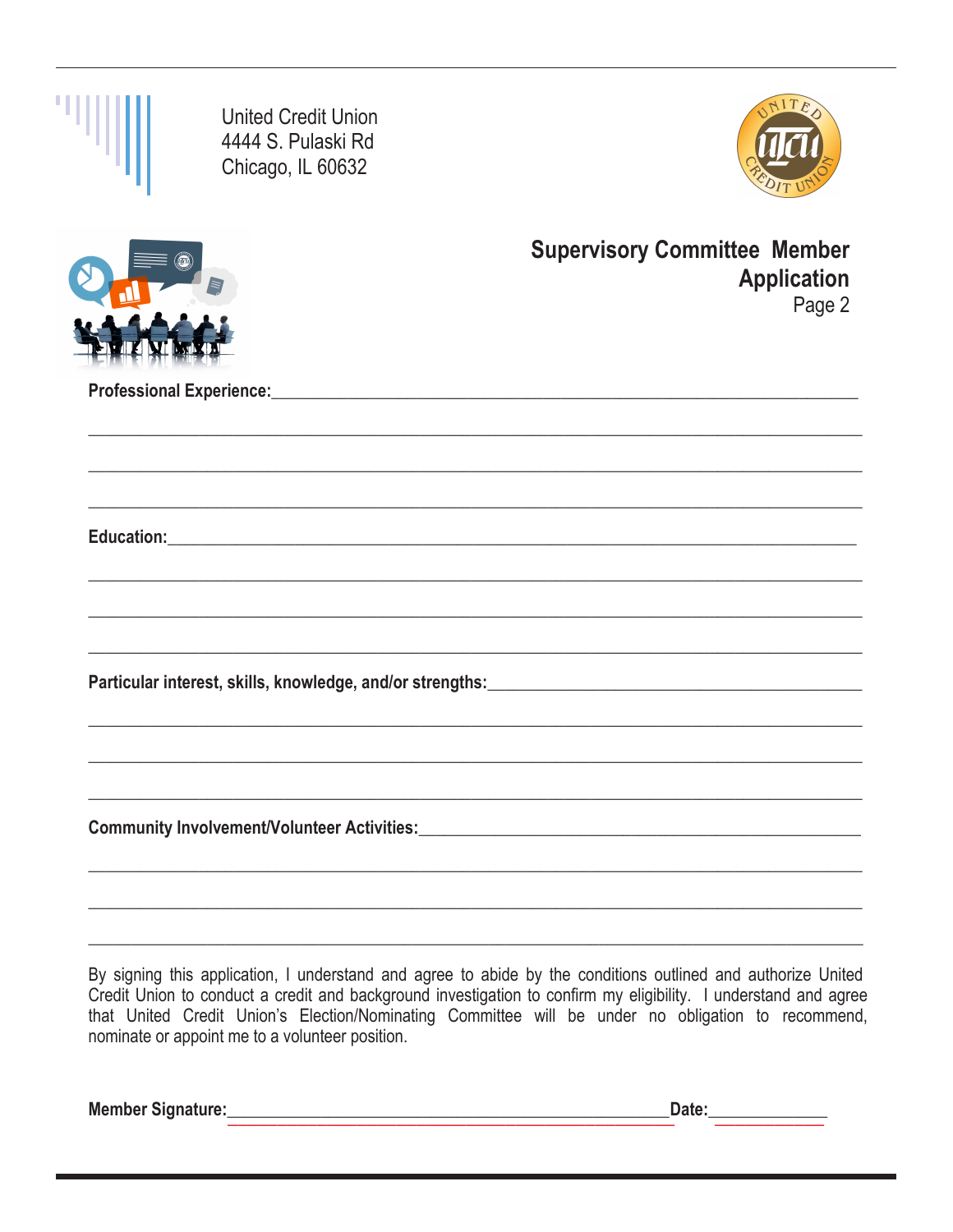

United Credit Union 4444 S. Pulaski Rd Chicago, IL 60632



## **Supervisory Committee Job Description**

**Title:** Supervisory Committee Member **Reports to:** Supervisory Committee Chairperson **Term**: Indeterminant



#### **Basic Responsibilities**

- Provide independent confirmation that the credit union's financial statements and records accurately report members' account balances and the credit union's financial position.
- Confirm that credit union policies and procedures are adequate to provide comprehensive security for members and credit union assets.
- Oversee the credit union's annual Accounting (CPA) Audit and evaluate the corresponding reports and findings.

#### **Essential Functions:**

The usual duties of the Supervisory Committee Member are described below. Additional duties may be required from time to time.

#### **Jointly with other Committee Members**

- Work with the president to safeguard the assets of the credit union and its members;
- Hire a skilled accounting firm specializing in credit unions to perform an annual examination of internal controls and financial condition;
- Oversee all outside examinations of the credit union, report the finding to the board of directors and the members at the annual meeting, and ensure management addresses each of the findings;
- Verify loan and deposit account balances in accordance with the credit union policy and regulatory requirements (biennially);
- Ensure representation of the Committee as appropriate at board meetings;
- Conduct periodic surprise reviews of credit union cash balances, loan accounts and control records.

#### **As an Individual**

- Keep confidential information confidential;
- Never exercise the authority of a committee member except when acting in a meeting with the entire committee or as the committee delegates;
- Attend all meetings of the supervisory committee and represent the supervisory committee at the board meetings as necessary;
- Be prepared to discuss the issues and business to be addressed at scheduled meetings, having read the agenda and all the background material prior to the meeting;
- Provide input to the other committee members during the policy-making process to help ensure compliance with state and federal regulations, and maintain an understanding of all current board policies that are in effect;
- Avoid conflict of interest between the position as a supervisory committee and as an individual; voting on matters in which there is a conflict is strictly prohibited;
- Support in a positive manner all actions taken by the supervisory committee even when in a minority position on such actions;
- Observe parliamentary procedures and display courteous conduct in all board, committee, as task force meetings.